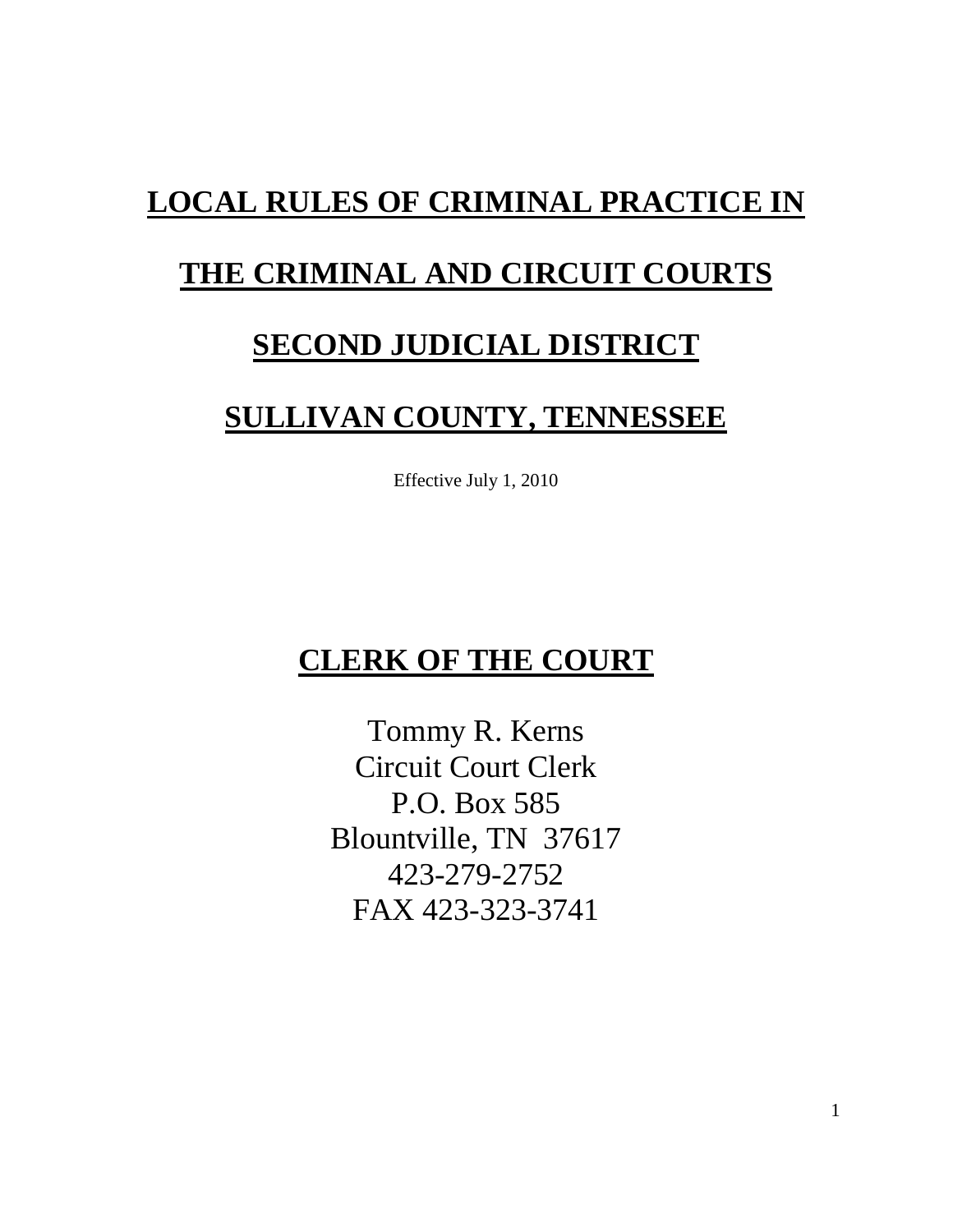# **Adoption of Local Rules**

The following rules of local criminal practice govern the rules of procedure in all of the Circuit and Criminal Courts in Sullivan County, Second Judicial District, for all criminal matters in those courts and shall become effective July 1, 2010, and expressly repeal all local rules previously adopted.

All court-related personnel may not interpret any rules of procedure or give any legal advice. All court-related personnel assume no responsibility for any misinformation regarding substantive law, procedural rules, local rules or local customs.

> Robert H. Montgomery, Jr. Criminal Court Judge P.O. Box 585 Blountville, TN 37617

\_\_\_\_\_\_\_\_\_\_\_\_\_\_\_\_\_\_\_\_\_\_\_\_\_\_\_\_\_

\_\_\_\_\_\_\_\_\_\_\_\_\_\_\_\_\_\_\_\_\_\_\_\_\_\_\_\_\_

\_\_\_\_\_\_\_\_\_\_\_\_\_\_\_\_\_\_\_\_\_\_\_\_\_\_\_\_\_

\_\_\_\_\_\_\_\_\_\_\_\_\_\_\_\_\_\_\_\_\_\_\_\_\_\_\_\_\_

R. Jerry Beck Circuit Court Judge, Part II P.O. Box 585 Blountville, TN 37617

John S. McLellan III Circuit Court Judge, Part I 225 West Center Street Kingsport, TN 37660

E. G. Moody **Chancellor** 801 Anderson Street Bristol, TN 37620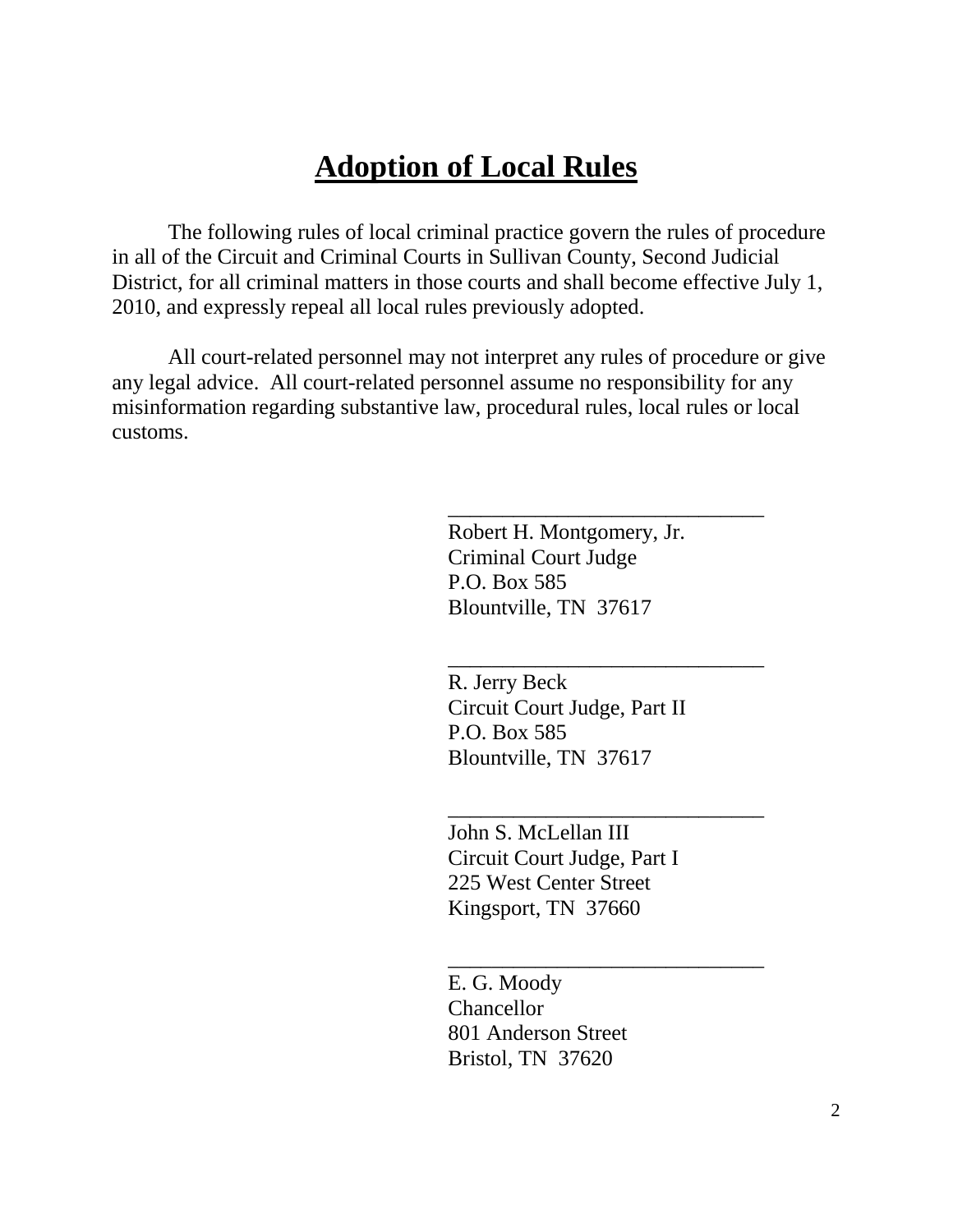# **LOCAL RULES OF CRIMINAL PRACTICE SECOND JUDICIAL DISTRICT SULLIVAN COUNTY, TENNESSEE**

# **I N D E X**

- **1. Rules of Court, Applicability and Suspension**
- **2. Court Sessions**
- **3. Appearance and Conduct of Counsel**
- **4. Assignment of Cases**
- **5. Docket Call**
- **6. Appearance Day**
- **7. Inclement Weather**
- **8. Arraignment**
- **9. Setting cases for Trial and Continuances**
- **10. Motions and Notices**
- **11. Pre-Trial Diversion and Judicial Deferral**
- **12. Discovery**
- **13. Plea Negotiations**
- **14. Contacting the Judge**
- **15. Grand Jury**
- **16. Furloughs**
- **17. Bonds and Bonding Companies**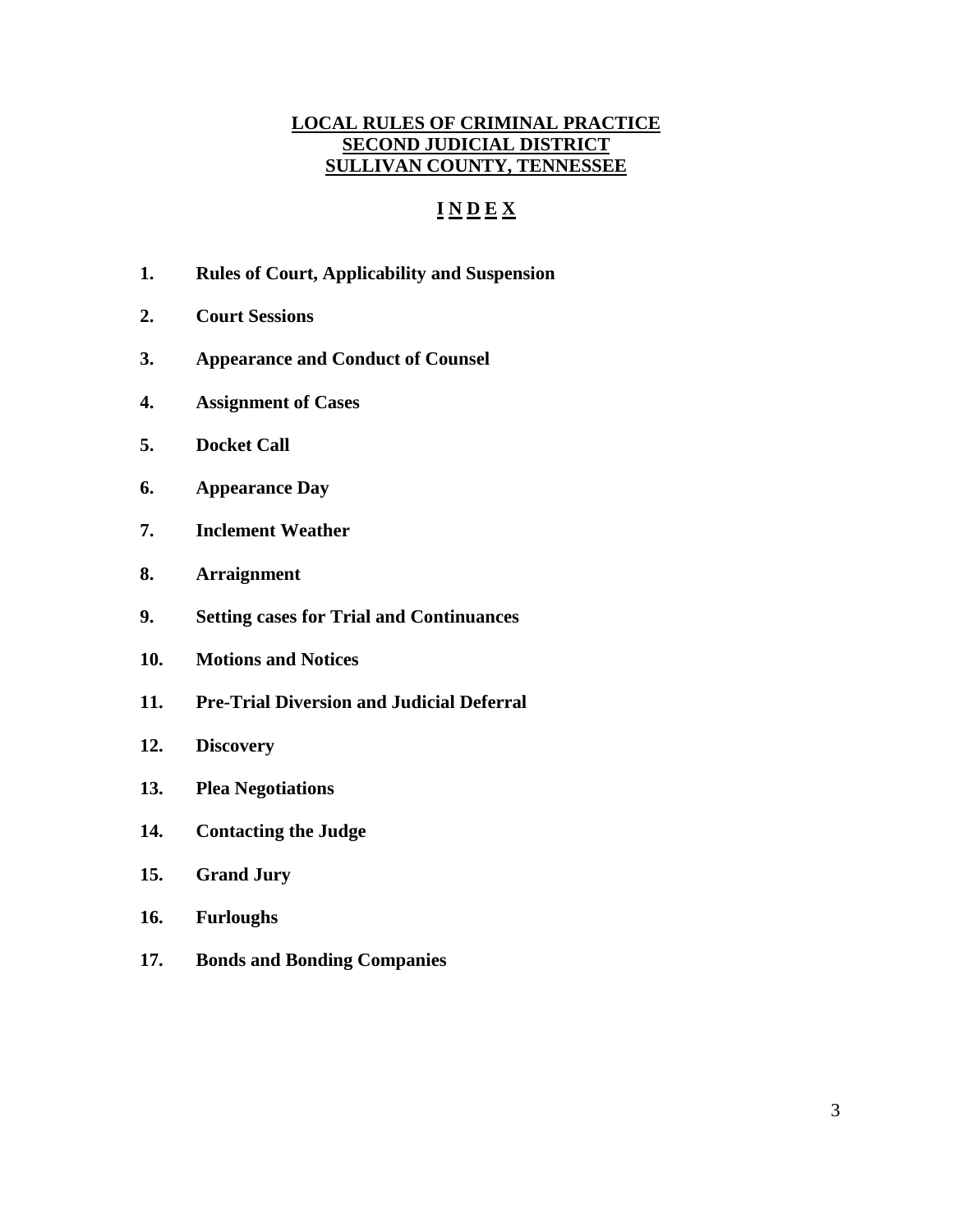# **RULE 1. RULES OF COURT: APPLICABILITY AND SUSPENSION**

## **Sec. 1.01. Former Rules Abrogated**

**All former rules of local practice except as readopted in these Rules are abrogated.**

**Sec. 1.02. Applicability**

**Each rule is applicable in all Criminal and Circuit Courts (herein Court) exercising criminal jurisdiction in Sullivan County, Second Judicial District.**

## **Sec. 1.03. Suspension of Rules**

**Whenever the judge presiding in any Court (herein Judge) determines that justice requires it, the Judge may suspend any of these rules.**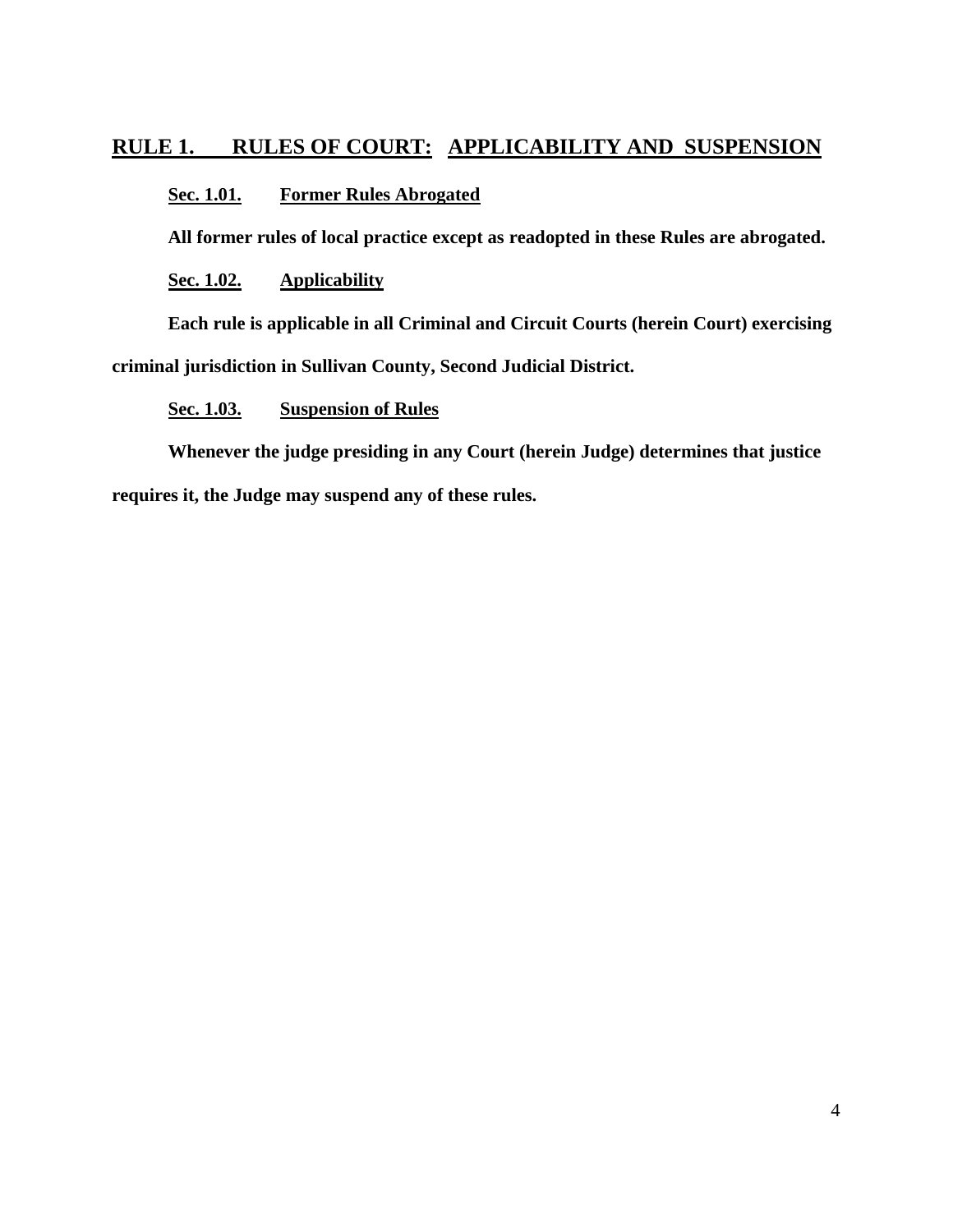# **RULE 2. COURT SESSIONS**

**Regular session of Court will open at 9:00 a.m., or at such other time as the Judge directs. Attorneys shall be prompt at all sessions.**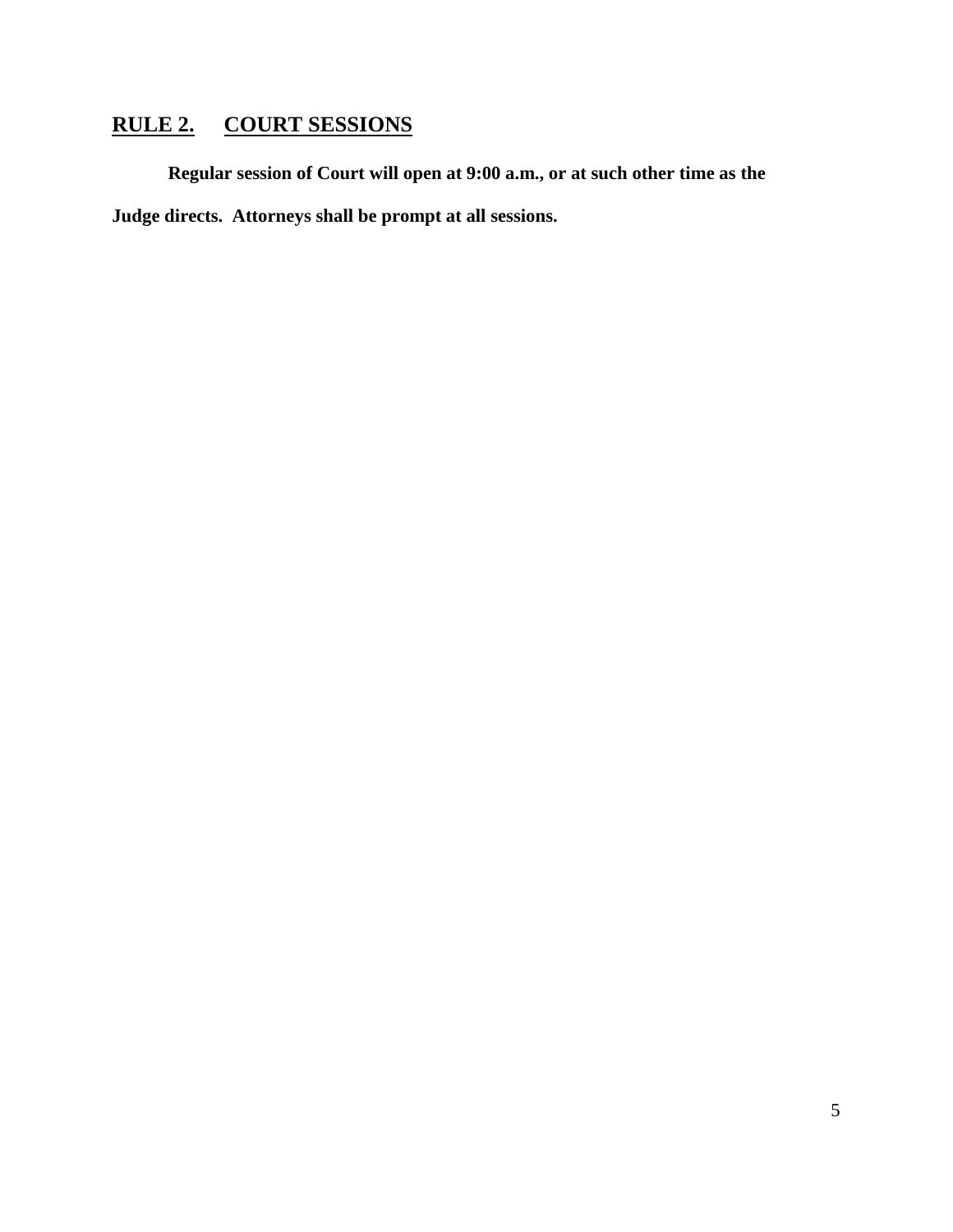## **RULE 3. APPEARANCE AND CONDUCT OF COUNSEL**

#### **Sec. 3.01. Counsel of Record; Entry of Appearance**

**Any attorney who has entered an appearance in a case will be counsel of record and may not withdraw without leave of the Judge. Entry of an appearance shall be made in one of the following ways:**

- **(1) A request by an attorney to the Sullivan County Circuit Court Clerk (herein Clerk) that an appearance by the attorney be entered;**
- **(2) The filing of pleadings;**
- **(3) The filing of a formal notice of appearance; or**
- **(4) Appearance as counsel at appearance day or arraignment.**

**With leave of the Judge, an attorney may appear for the limited purpose of filing and presenting a motion for the setting or reduction of bond.**

**All attorneys who have been licensed to practice law in the State of Tennessee and who possess a current registration card issued by the Board of Professional Responsibility shall automatically be eligible to practice law in Court. Upon making an appearance in Court for the first time, an attorney shall be formally introduced to the Judge.**

**Attorneys not admitted to the practice of law in the State of Tennessee, but who are currently licensed to practice law and in good standing in another state, and / or who do not have an office in this state, shall comply with Tennessee Supreme Court Rules 19 and 20 before making any appearance and, upon compliance, may appear as the Judge directs.**

#### **Sec. 3.02 Withdrawal and Substitution of Counsel**

**No attorney may be allowed to withdraw and / or another attorney substituted as counsel except for good cause shown and by approval of the Judge upon motion filed by the**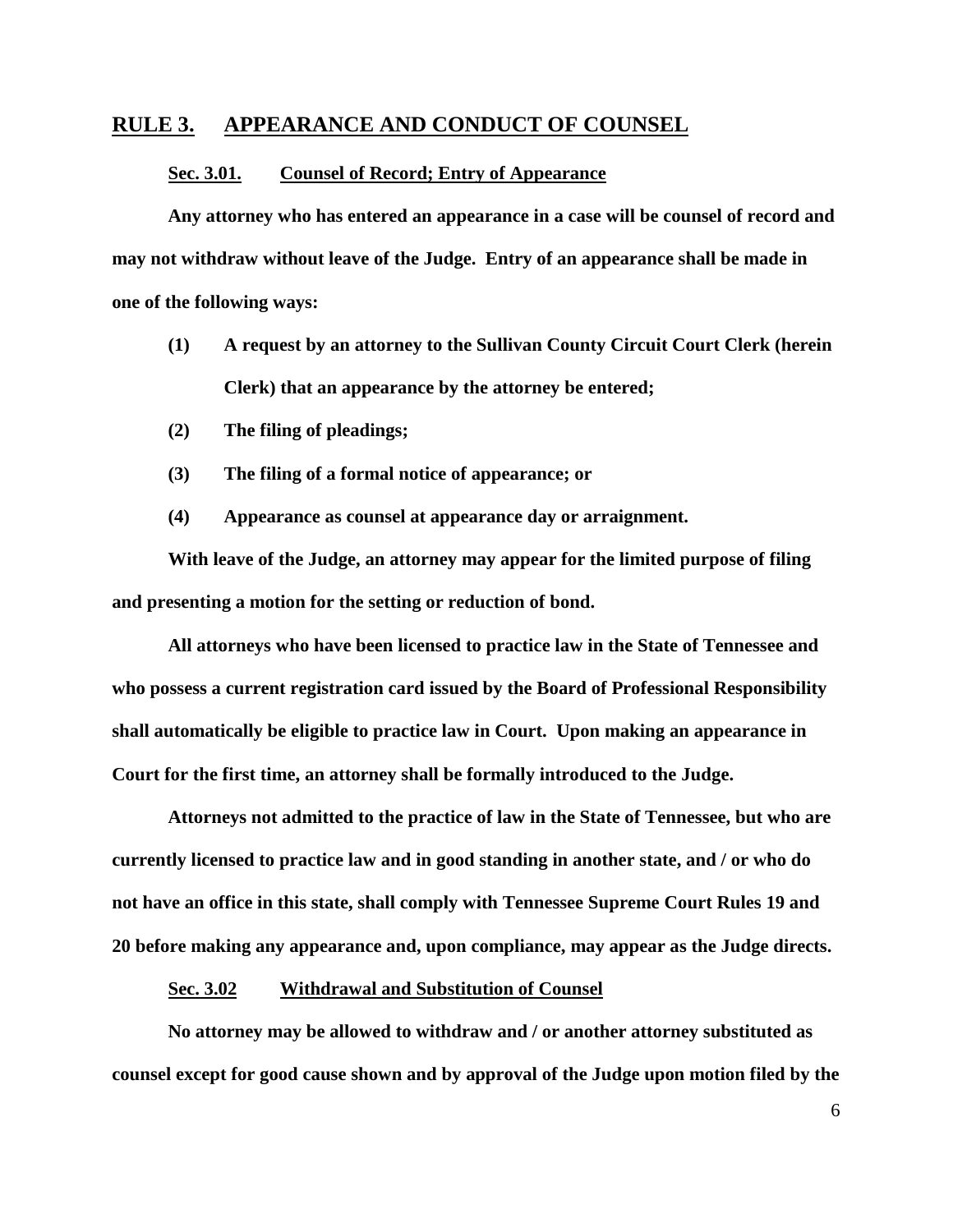**appropriate attorney. Failure of consideration of an employment contract shall not, in and of itself, constitute good cause for withdrawal.**

### **Sec. 3.03 Conduct of Counsel**

**The following shall apply to the conduct of counsel:**

- **(a) The space within the bar of the courtroom is reserved for parties engaged in the case on trial, the parties' respective attorneys, and court officials. Spectators and prospective jurors and witnesses shall be seated outside the bar in the general seating area. Other individuals necessary to assist counsel at trial may be allowed to be seated in front of the bar with permission of the Judge, and only during the time when an attorney needs assistance.**
- **(b) During trial, counsel shall not exhibit familiarity with witnesses, jurors, or opposing counsel, and the use of first names for adults shall be avoided. During opening statement or argument, no juror shall be addressed individually by name.**
- **(c) Attorneys shall not approach the bench without approval of the Judge. Bench conferences should be requested only when absolutely necessary in aid of a fair trial. No attorney shall lean upon the bench nor appear to engage the Judge in conversation in a confidential manner without the presence of opposing counsel.**
- **(d) Attorneys should refrain from interrupting the Judge or opposing counsel until the statement being made is fully completed, except when absolutely necessary to protect the client's interests. Attorneys should respectfully await the completion of the Judge's statement or opinion before undertaking**

7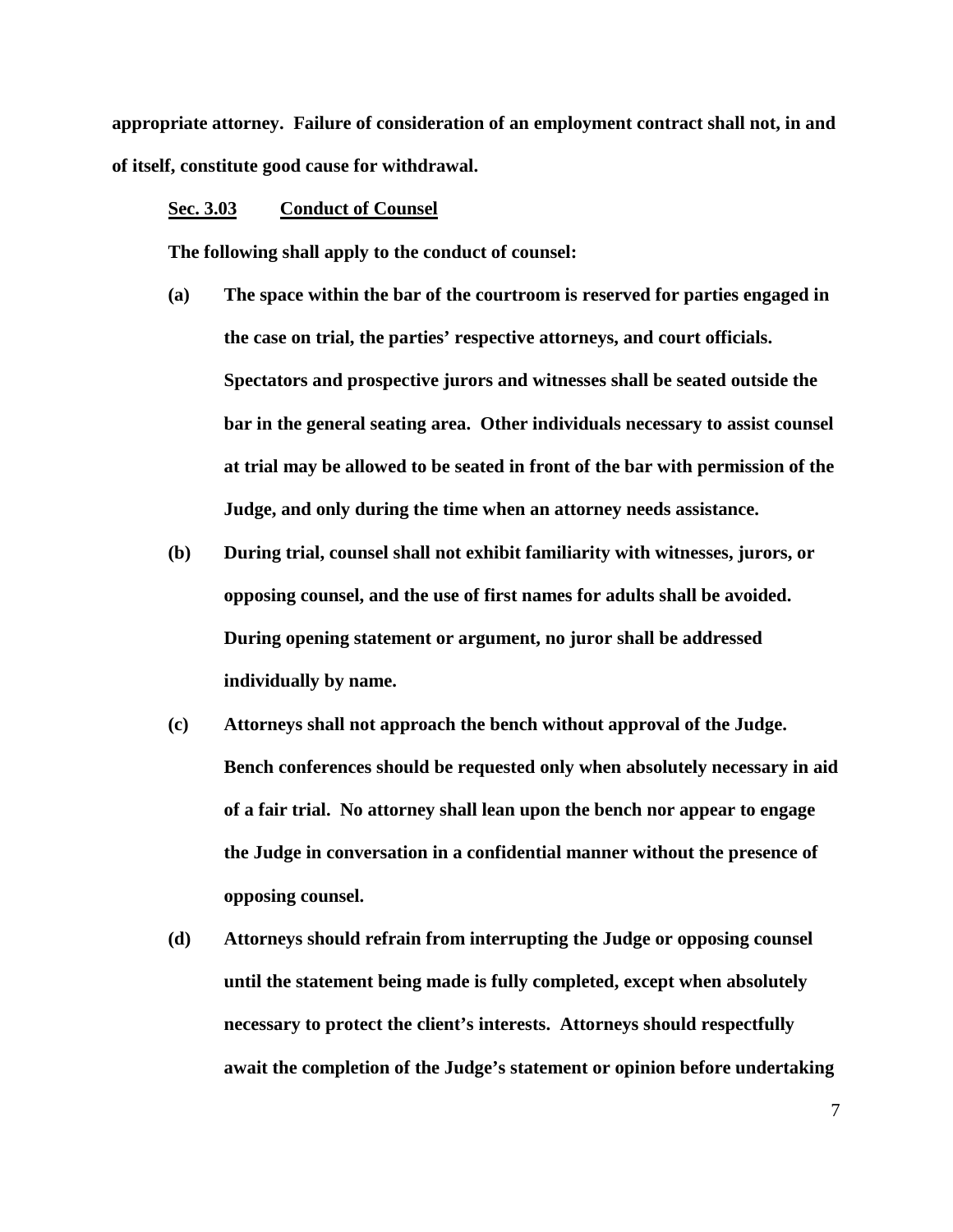**to point out objectionable matters. When an objection is made to a question asked, counsel should refrain from asking the witness another question until the Judge has had an opportunity to rule upon the objection. Objecting counsel shall state the legal grounds and / or cite to the appropriate rule without argument or discussion except by leave of the Judge.**

- **(e) Attorneys and pro se parties shall stand while examining witnesses, or addressing the jury or the Judge, unless otherwise approved by the Judge. Attorneys who are examining a witness or addressing the jury shall not approach the witness or the jury without permission of the Judge.**
- **(f) All attorneys are required to wear appropriate business attire during any appearance before the Judge while Court is in session. Defendants, witnesses and spectators must wear appropriate clothing. Shorts, swim suits, leotards, tank tops, muscle shirts, hats or caps (other than religious coverings), bare feet, or other inappropriate attire are not permitted in the courtroom.**
- **(g) There shall be no use of food, drink or tobacco products in the courtroom. No books or newspapers shall be read in the courtroom while Court is in session. Cell phones and other electronic devices are not permitted outside the bar in the general seating area and shall not be used in the courtroom. However, electronic devices, other than cell phones, may be used by those individuals within the bar when necessary and when the use does not disrupt any court proceedings. No video or audio recording may be made in the courtroom unless the Judge grants prior permission.**
- **(h) No attorneys, parties, or any other person having any interest in a case set**

8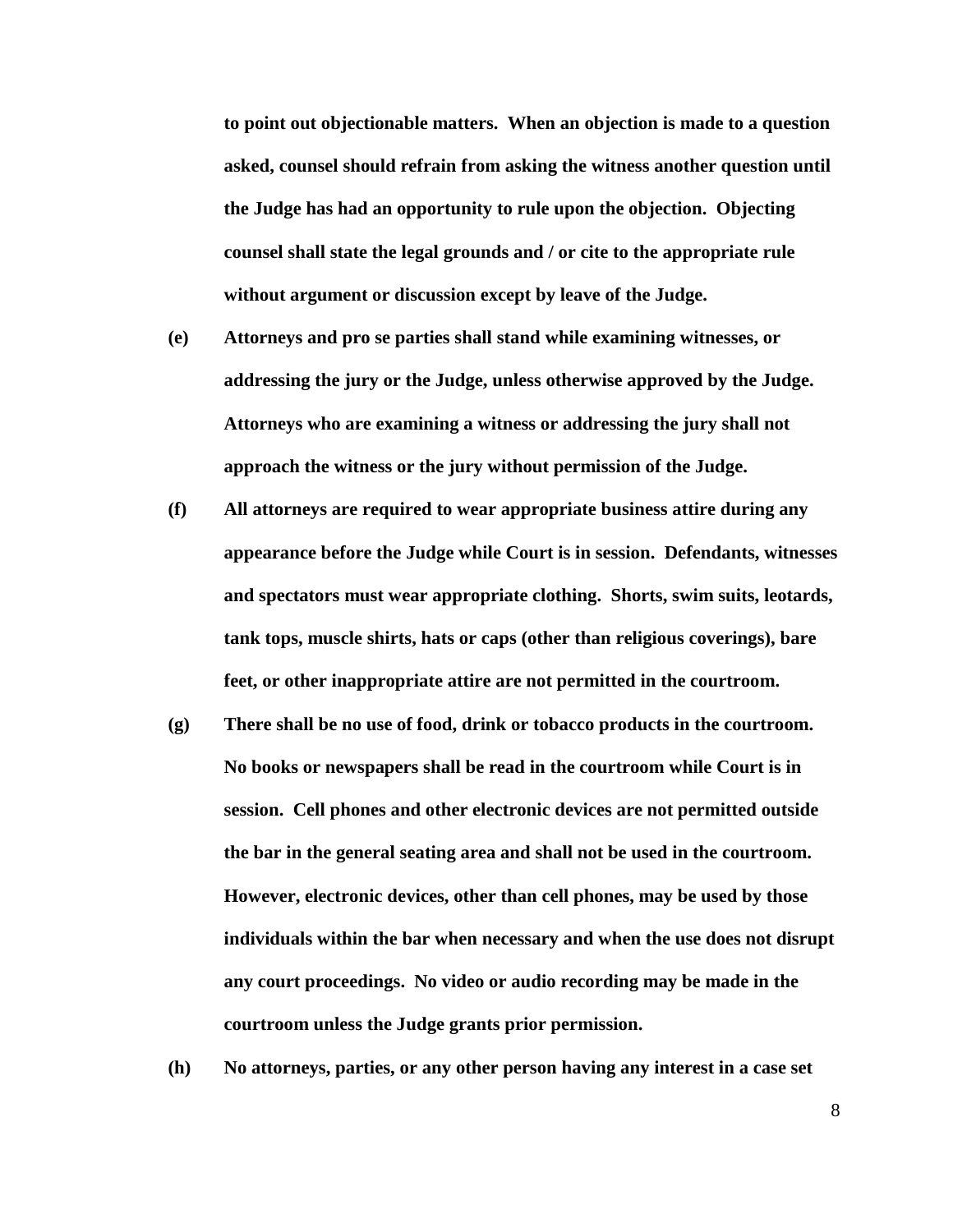**for trial shall engage in any conversation with any juror serving in that Court until the juror's term of service has ended, except with permission of the Judge.**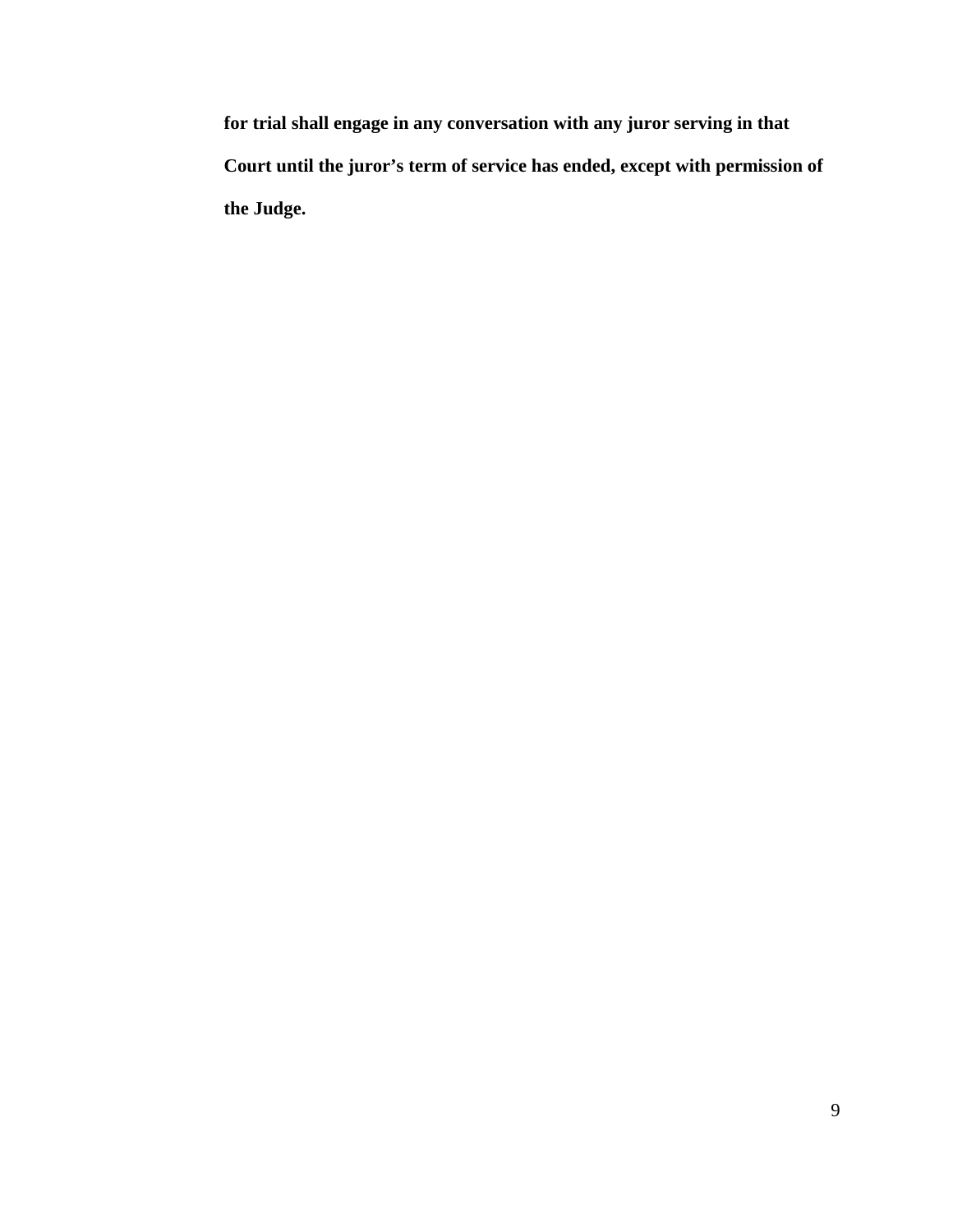# **RULE 4. ASSIGNMENT OF CASES**

**All criminal matters filed shall be assigned randomly by the Clerk to the Criminal Court Judge or to the Circuit Court Judge, Part II, pursuant to an order entered July 24, 1984, as may be amended from time to time, and as authorized by Tennessee Code Annotated, Section 16-2-509.**

**The Criminal Court Judge shall be assigned two of every three criminal and U.R.E.S.A. cases filed.**

**The Circuit Court Judge, Part II, shall be assigned one of every three criminal and U.R.E.S.A. cases filed, and one of every five cases filed in the Law and Chancery Courts in Kingsport and Bristol, but not to include any civil jury cases.**

**Cases assigned to any Judge shall be heard by that Judge unless there is a recusal by the assigned Judge. Judges may mutually agree to hear criminal matters by interchange. If the assigned Judge is not available, a Judge, by interchange, may order a capias and set a bond for a presentment from the Grand Jury or for a warrant for a violation of probation or community corrections.**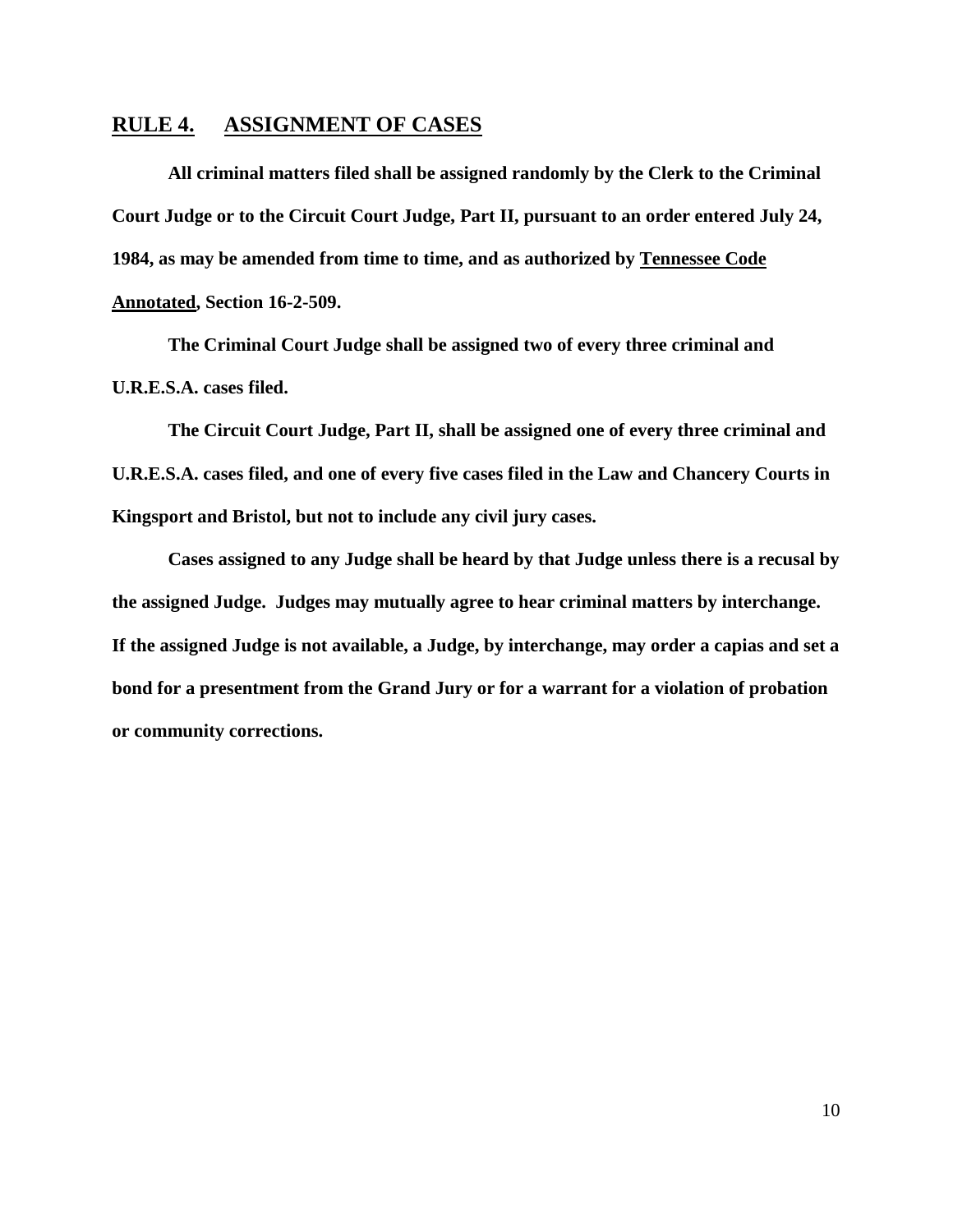# **RULE 5. DOCKET CALL**

**Each Judge hearing criminal matters will call the docket for all open criminal cases assigned to the Judge's Court on the first Tuesday after the first Monday in September at 1:30 p.m. for the purpose of determining the status of all cases for which a specific future date to appear in Court is not currently set.**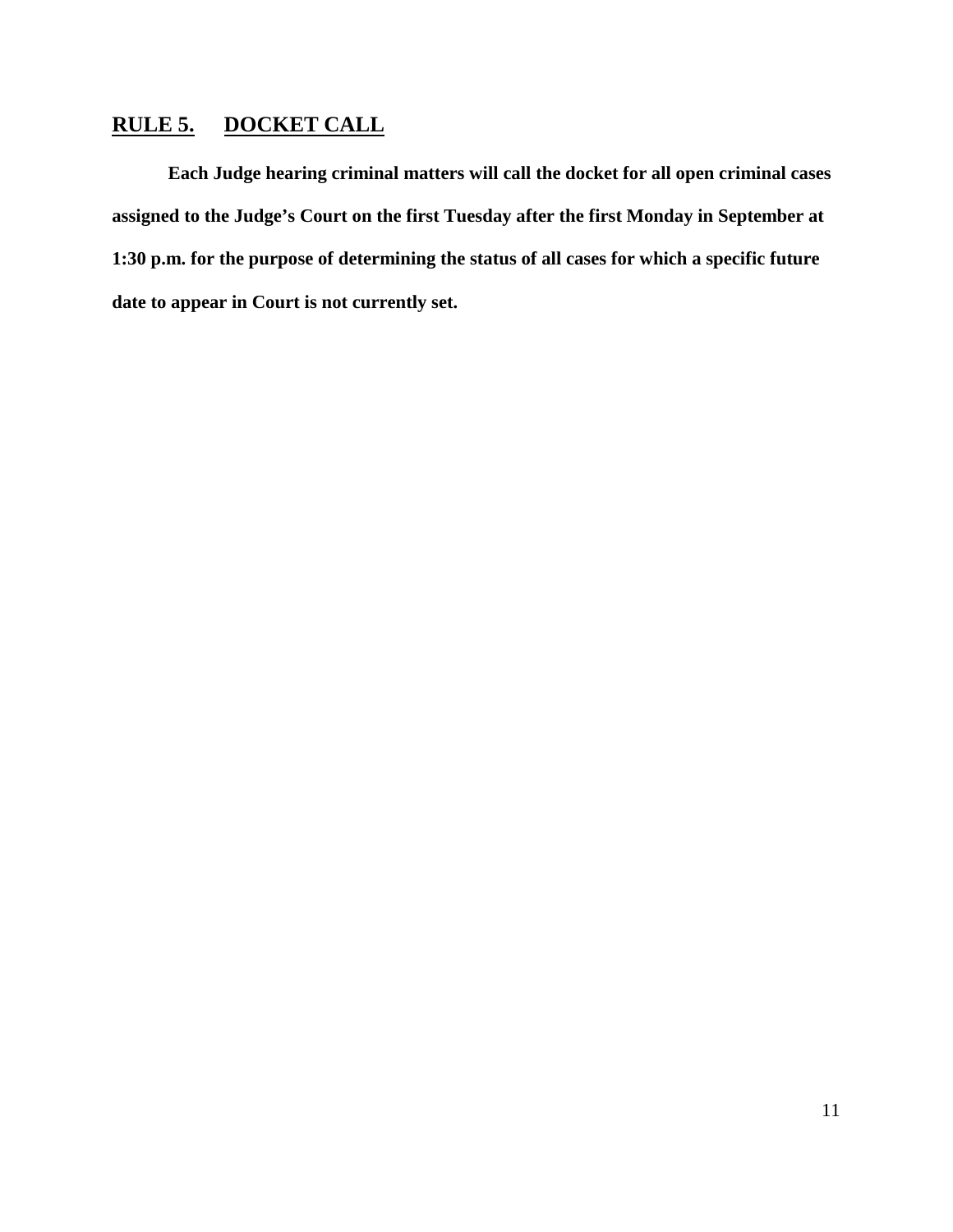## **RULE 6. APPEARANCE DAY**

### **Sec. 6.01. Notification**

**Each defendant who has a case bound over to the Grand Jury or appeals to Court from any lower court shall appear in Court at a time and date fixed by a schedule set by the Criminal Court Judge. Each defendant shall be advised of such appearance day by the judge of the lower court from which defendant is bound over or from which the defendant appeals.**

**Any defendant who is arrested by capias, and who is not appealing or being bound over from some lower court, shall be advised by the Sullivan County Sheriff (herein Sheriff) or Clerk, as the case may be, of the next succeeding appearance day after arrest, and directed to appear on that date at the taking of the bail bond.**

**Any defendant who is in custody and unable to make bond after being bound over to the Grand Jury, or after appealing a case from any lower court, or after having been arrested by capias shall be brought by the Sheriff before the Judge in whose court the case is assigned on the next scheduled appearance day after it is determined by the Judge that the defendant will not post bond, or at such earlier date as directed by the Judge.**

#### **Sec. 6.02. Designation of Appearance Days**

**The appearance days for the calendar year will be designated by a schedule set by the Criminal Court Judge, in advance, for each calendar year. The Clerk shall provide a copy of such designated days to each clerk and judge of each General Sessions Court and Juvenile Court in Sullivan County and to the Sheriff.**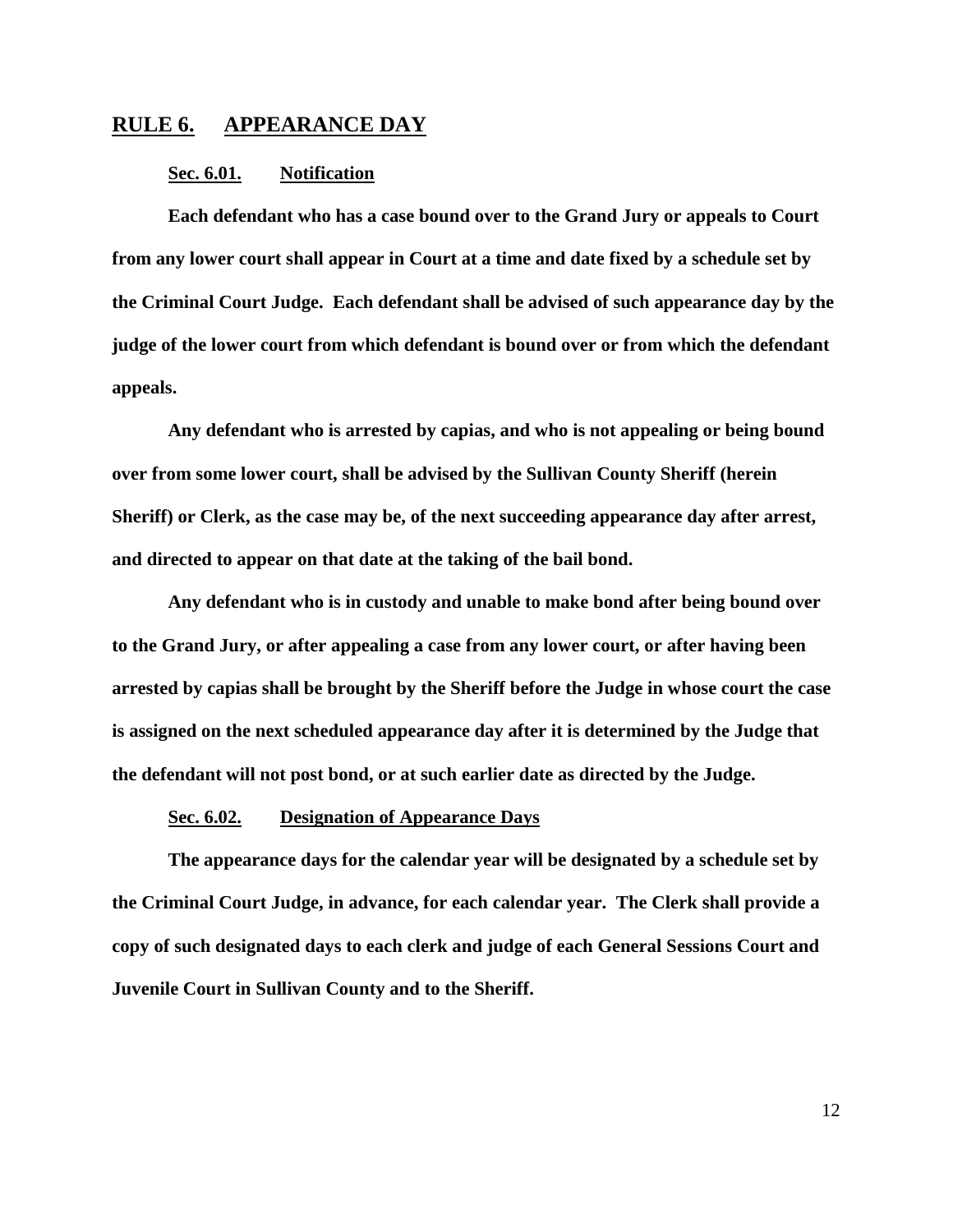### **Sec. 6.03. Court Action**

**A defendant shall appear in person and with counsel, if represented by counsel, on the appearance day unless a continuance is granted. Requests for appointed counsel and determination of indigency shall be heard and action taken on the request on the appearance day. Defendants represented by counsel may be arraigned and may have a trial date set on the appearance day. In the event that a defendant wishes to plead guilty or nolo contendre, such plea may also be heard on the appearance day.**

### **Sec. 6.04. Continuance of Appearance**

**A continuance of the initial appearance for a defendant represented by an attorney, without appearing in Court, may be made by oral or written request and shall be granted by the Judge without formal hearing with the agreement of both parties and the Judge's Assistant. Such a continuance may be for a reasonable time with good cause shown. A continuance will be granted as a matter of course when a defendant has not been indicted in a case and an indictment or presentment is required for further proceedings. The defendant must sign a written acknowledgement of the new court date. The acknowledgement shall be filed in the Clerk's file.**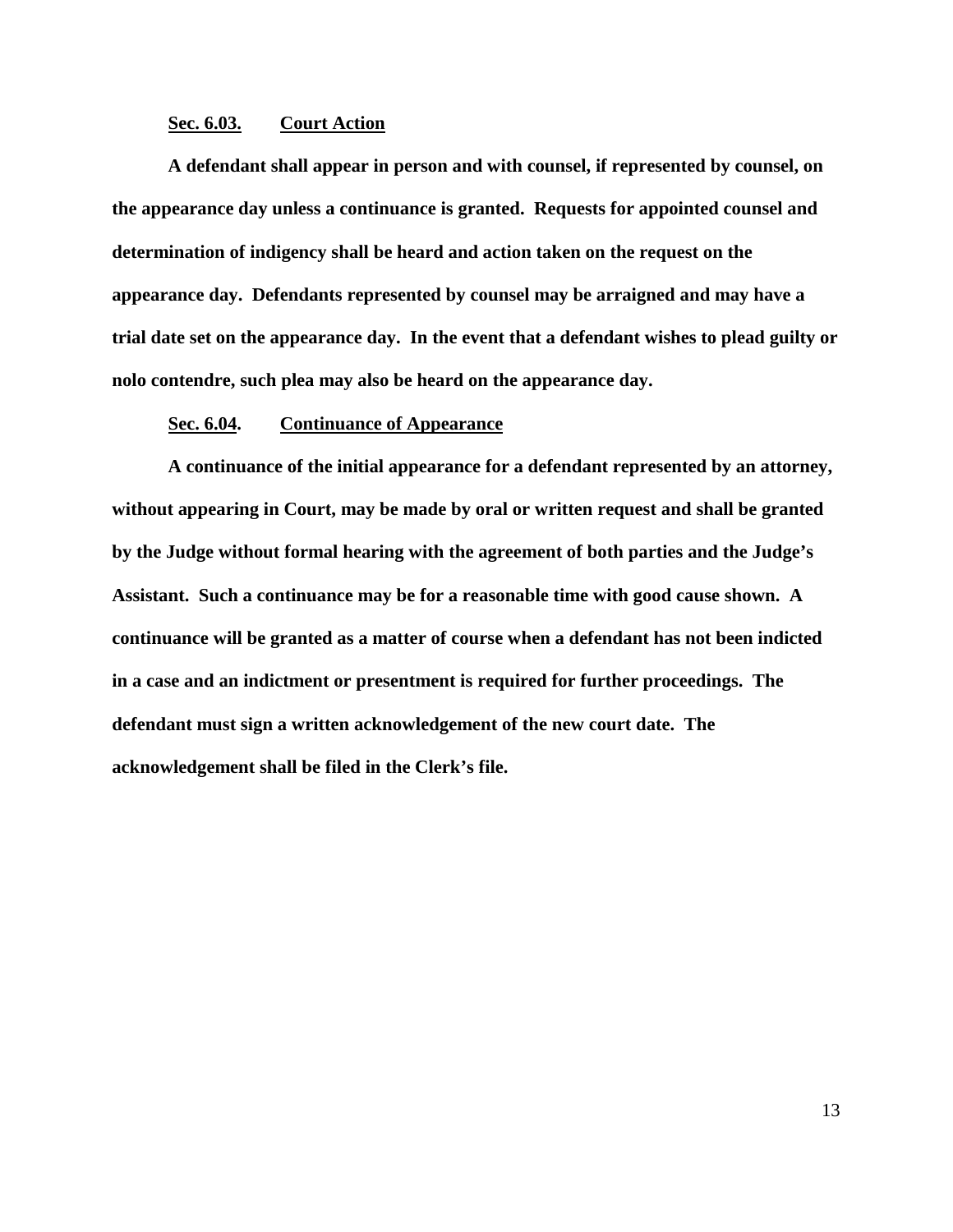# **RULE 7. INCLEMENT WEATHER**

**There will be no jury trial in Blountville if either the City of Kingsport or the City of Bristol School System is closed due to inclement weather. The Judge will attempt to hold court for all non-jury trial matters as scheduled, unless Sullivan County government offices are closed by the County Mayor due to inclement weather. However, no party or attorney will be penalized for being late or being unable to appear due to inclement weather.**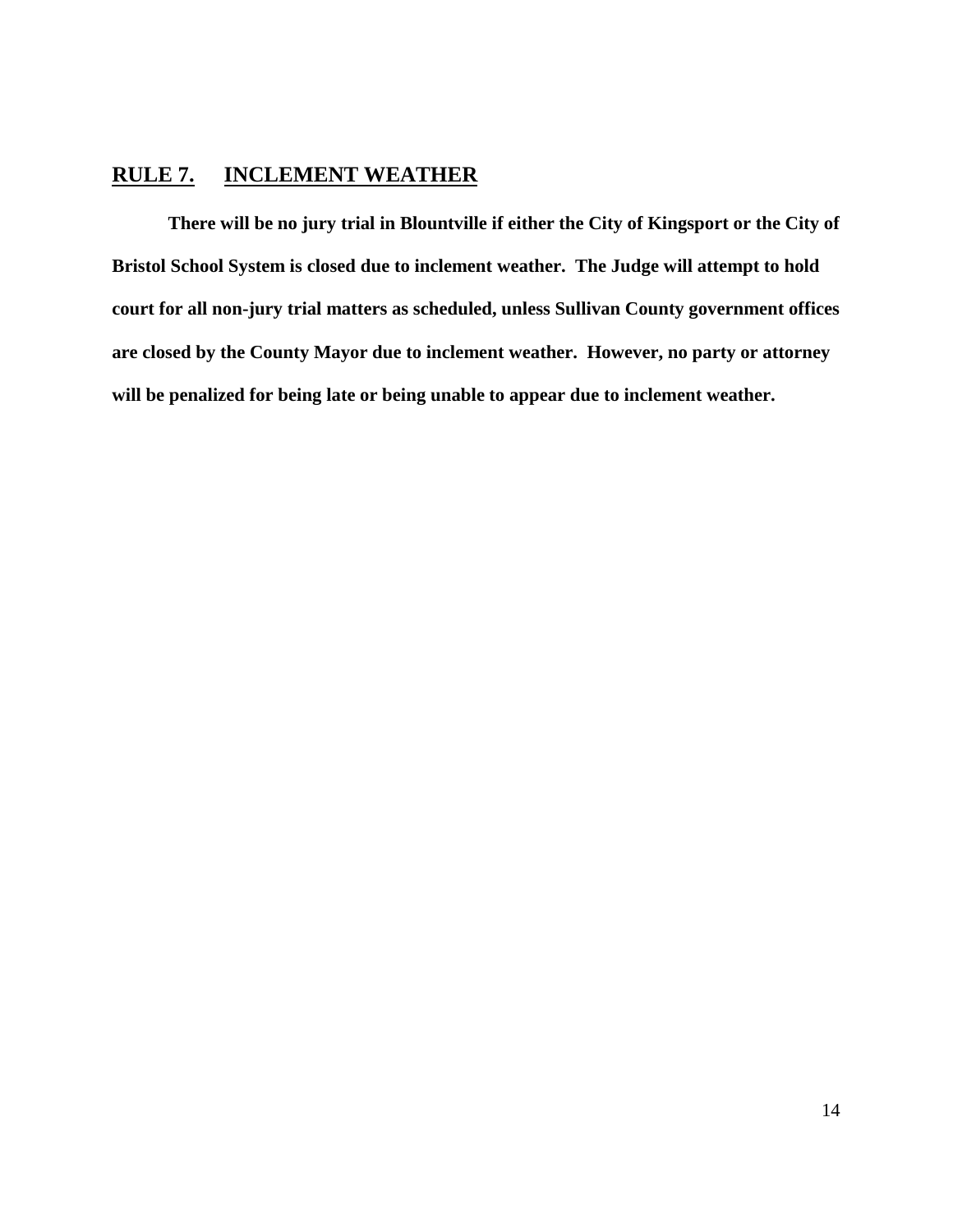# **RULE 8. ARRAIGNMENT**

## **Sec. 8.01 Notification**

**Arraignment may be held on the appearance day or some other day fixed by the Judge at the time of appearance.**

## **Sec. 8.02 Entry of Plea**

**At the time of arraignment, a defendant is required to enter a plea to the charge against the defendant, unless the defendant is requesting pre-trial diversion.**

**Sec. 8.03 Continuance of Arraignment**

**Continuance of an arraignment may be obtained in the same manner as a continuance of appearance.** 

**Sec. 8.04 Waiver of Arraignment**

**A defendant may not waive arraignment, but must appear in person for arraignment.**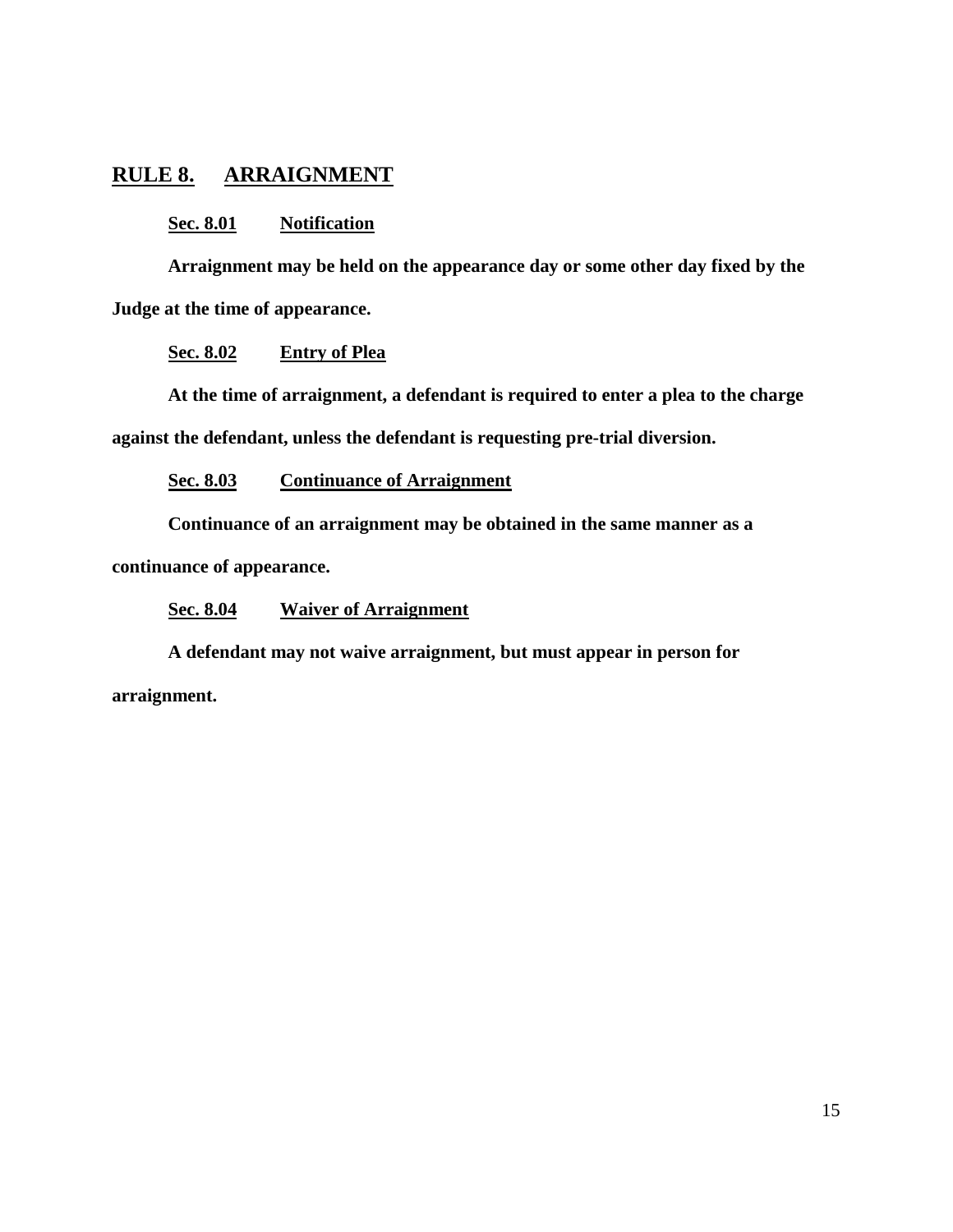## **RULE 9. SETTING CASES FOR TRIAL AND CONTINUANCES**

#### **Sec. 9.01. Method of Setting**

**Cases shall be set for trial by the Judge on the arraignment date or such later date as the Judge may determine may be appropriate for the efficient administration of the Court.**

#### **Sec. 9.02. Order of Trial**

**The Judge shall set such number of cases as may be required by the Court's docket and the type of case on each jury trial date. Each case scheduled shall be prepared for trial on the date it is scheduled. When more than one case is set for trial on the trial date, the Judge shall try such cases in such order as the Judge may determine, based upon all legal and practical considerations.**

## **Sec. 9.03. Continuances**

**After a case has been set for trial it will not be continued except for good cause shown which shall be brought to the attention of the Judge by a sworn written motion as soon as practicable before the date of the trial. No case set for trial may be continued by agreement of the parties. Continuances will be granted only in open court, or by written order.**

**When a defendant is released on a bond, a continuance of an appearance for motions, sentencing, announcement, or other similar matters may be granted by the Judge, without hearing, with the agreement of both parties and the Judge's Assistant. The defendant must sign a written acknowledgement of the new court date. The acknowledgement shall be filed with the Clerk.**

16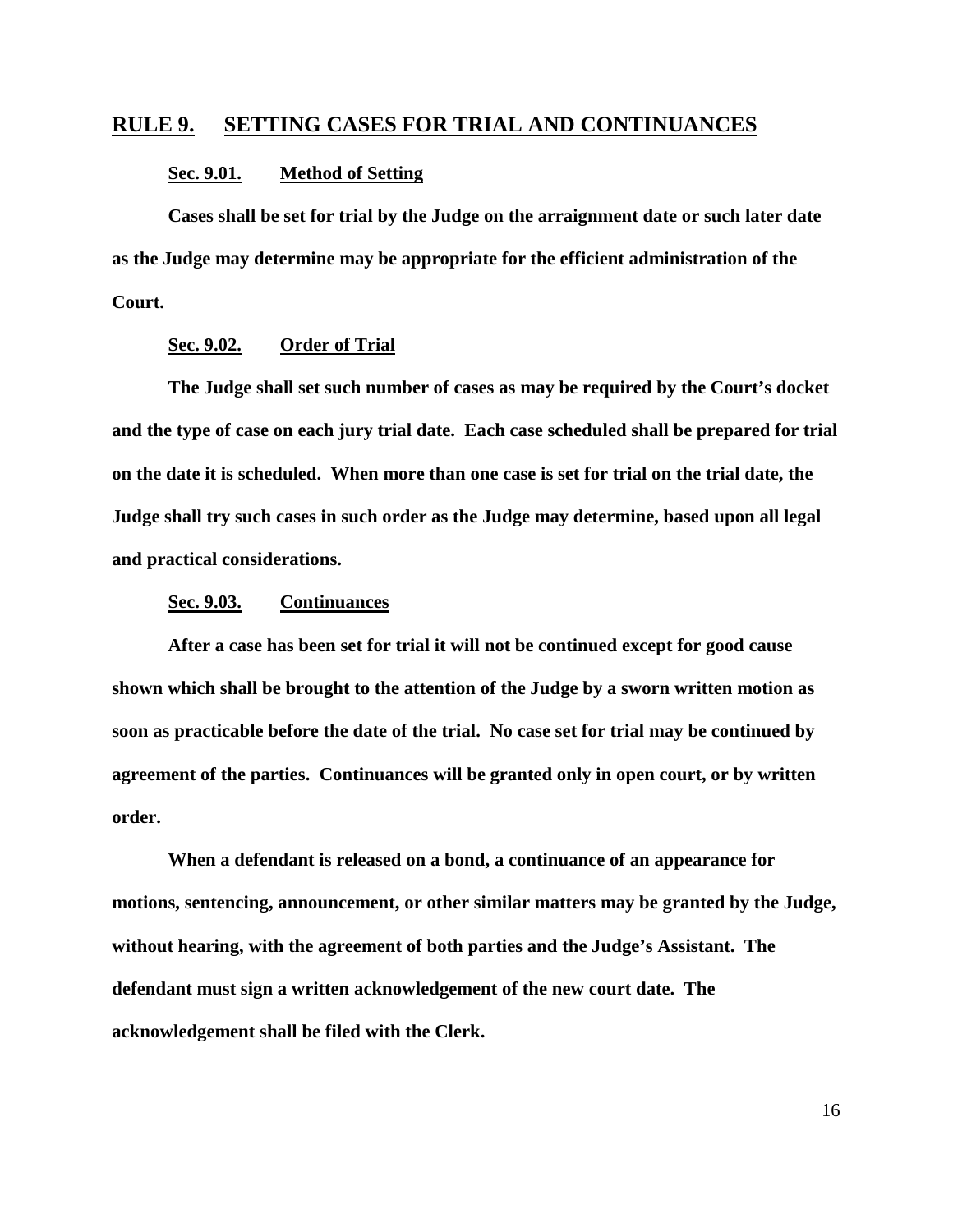# **RULE 10. MOTIONS AND NOTICES**

#### **Sec. 10.1. Time for Filing**

**All motions and notices, except as otherwise provided in these Rules or by order of the Judge, shall be filed within the time required by law or without unnecessary delay after the cause or reason arises so as not to cause a continuance of any trial date or hearing date. Service on opposing party of any motion or notice shall be done in accordance with Rule 49 of the Tennessee Rules of Criminal Procedure or as otherwise provided in these Rules. Counsel shall also provide to the Judge a copy of any motion to be heard. If a motion date is set by the Judge, the attorney shall file any motion to be heard and provide a copy of the motion to opposing counsel and the Judge at least 10 days before the motion date. Any motion by a party to set, reduce or increase bond must be in writing and filed with the Clerk.** 

#### **Sec. 10.2. Docketing Motions**

**It is the duty of the party filing any motion to request, in writing, docketing of that motion and to contact the Judge's Assistant to set the matter for hearing. Failure of the moving party to request timely hearing of any motion filed may constitute waiver of the motion. The Court shall determine in each case whether the interests of justice require the finding that a motion has been waived if there has not been a timely hearing.**

#### **Sec. 10.3. Pro Se Motions**

**Any pro se motion filed by a defendant who is represented by counsel shall not be considered by the Judge unless the motion raises an issue regarding the representation of the defendant by counsel.**

17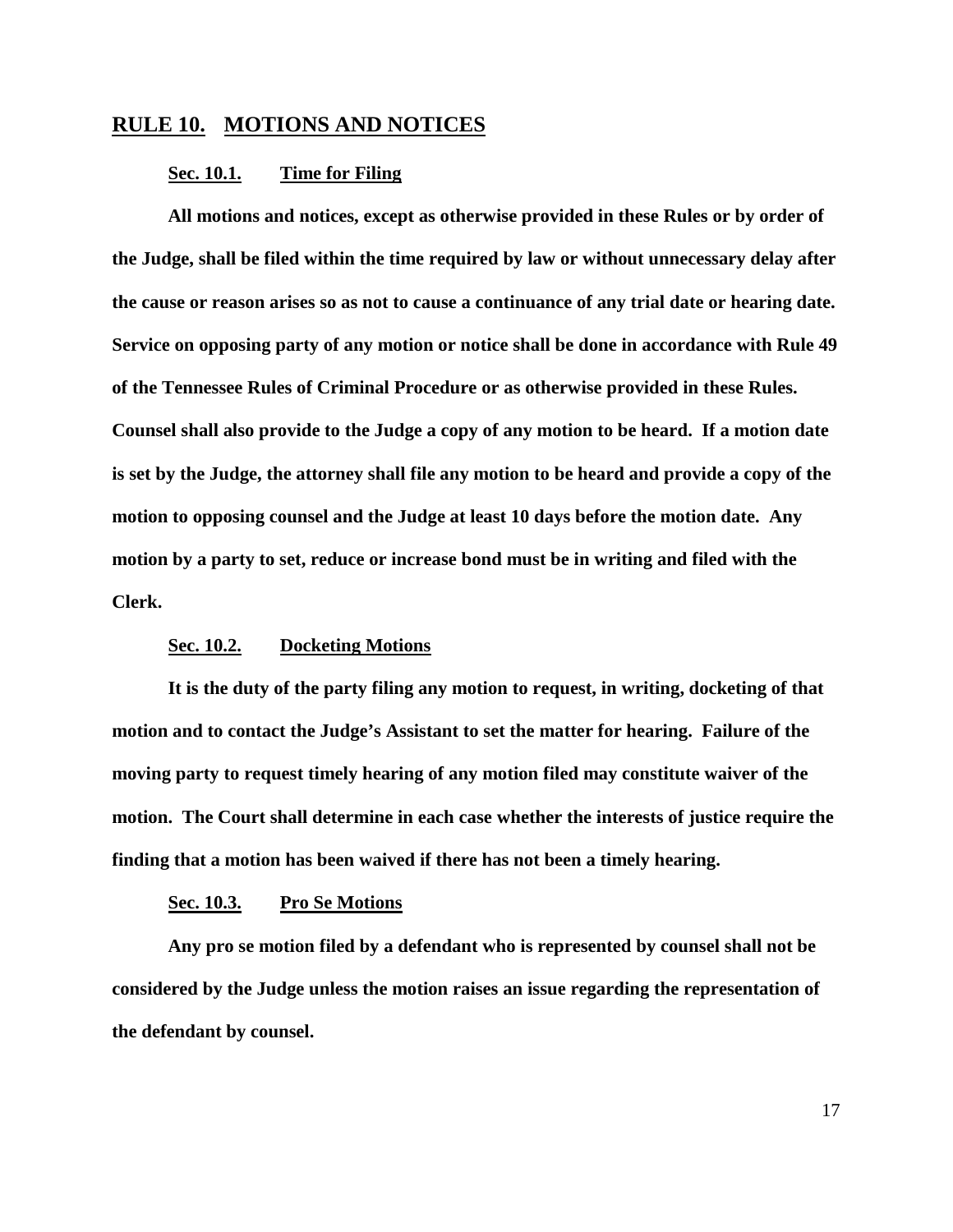# **RULE 11. PRE-TRIAL DIVERSION AND JUDICIAL DEFERRAL**

**Motions for pre-trial diversion shall be made before a defendant is arraigned and a trial date set. It is the responsibility of the attorney for any defendant to notify the Office of the District Attorney General of any request for pre-trial diversion or judicial deferral of judgment in order that the District Attorney General may obtain any Tennessee Bureau of Investigation certificate of eligibility that is required by law.**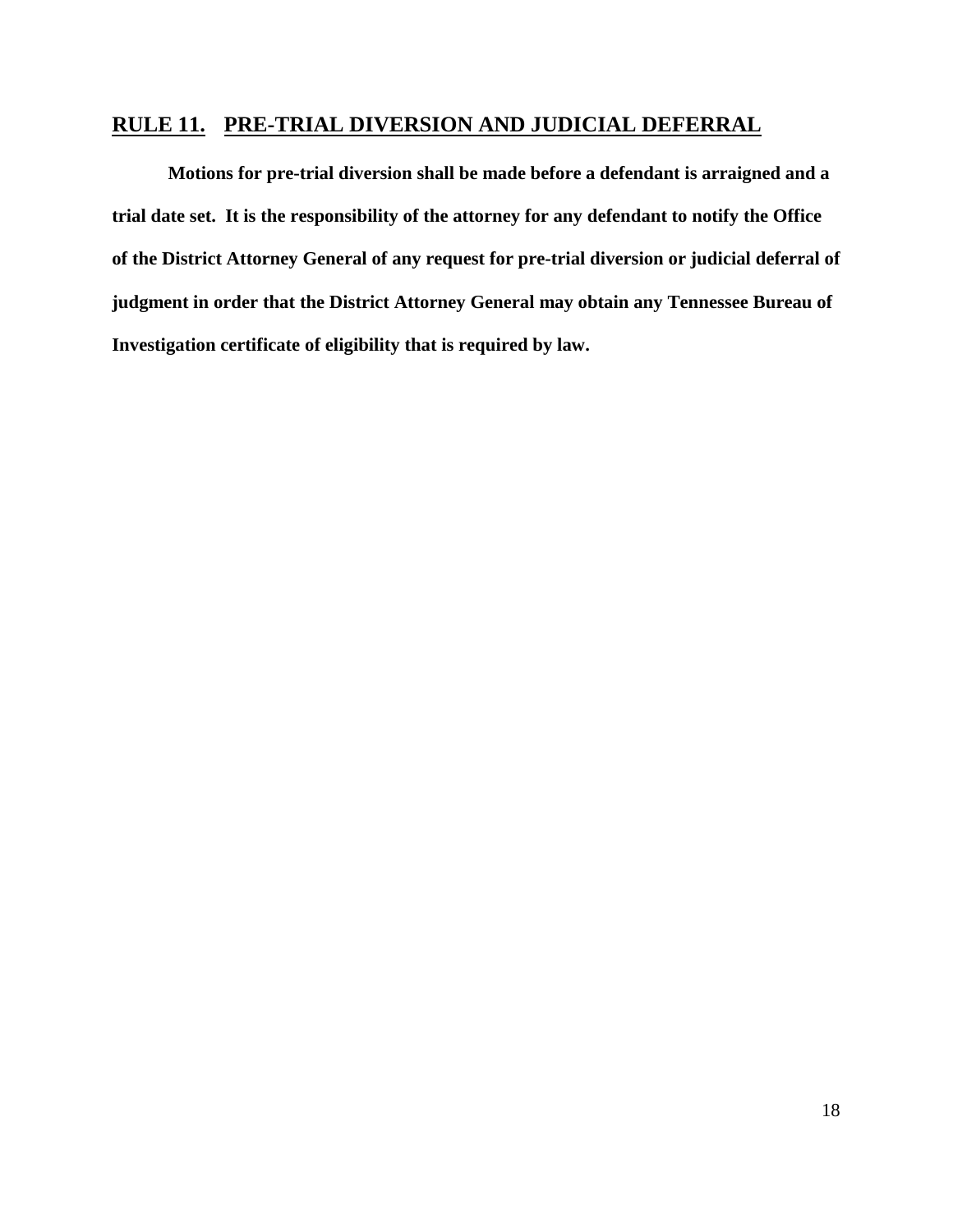# **RULE 12. DISCOVERY**

### **Sec. 12.01. Generally**

**Discovery in criminal cases shall be governed by the Tennessee Rules of Criminal Procedure. Where not specifically provided for by the Rules of Criminal Procedure, the following discovery rules shall apply:**

## **Sec. 12.02. Time for Request**

**All requests for discovery shall be filed in writing within 30 days of arraignment. Failure to file for discovery shall not be a basis for the granting of a continuance in a criminal matter. In each case in which discovery is requested, the Office of the District Attorney General shall file a response certifying that it has complied with any discovery requested pursuant to Rule 16 of the Rules of Criminal Procedure. All requests for discovery and response to discovery shall be made without unnecessary delay after arraignment or after defendant's request, unless otherwise directed by the Judge.**

## **Sec. 12.03. Unnecessary Delay**

**When either party has unnecessarily delayed filing discovery requests or responses to discovery, the Judge may, if it finds that the administration of justice requires, either declare that the request has been waived, order immediate specific compliance, or order broad general compliance.**

#### **Sec. 12.04. Motion to Compel**

**Motions to compel discovery must be filed timely so as not to cause a continuance of a trial date. It is the duty of the party filing such motion to request docketing of that motion.**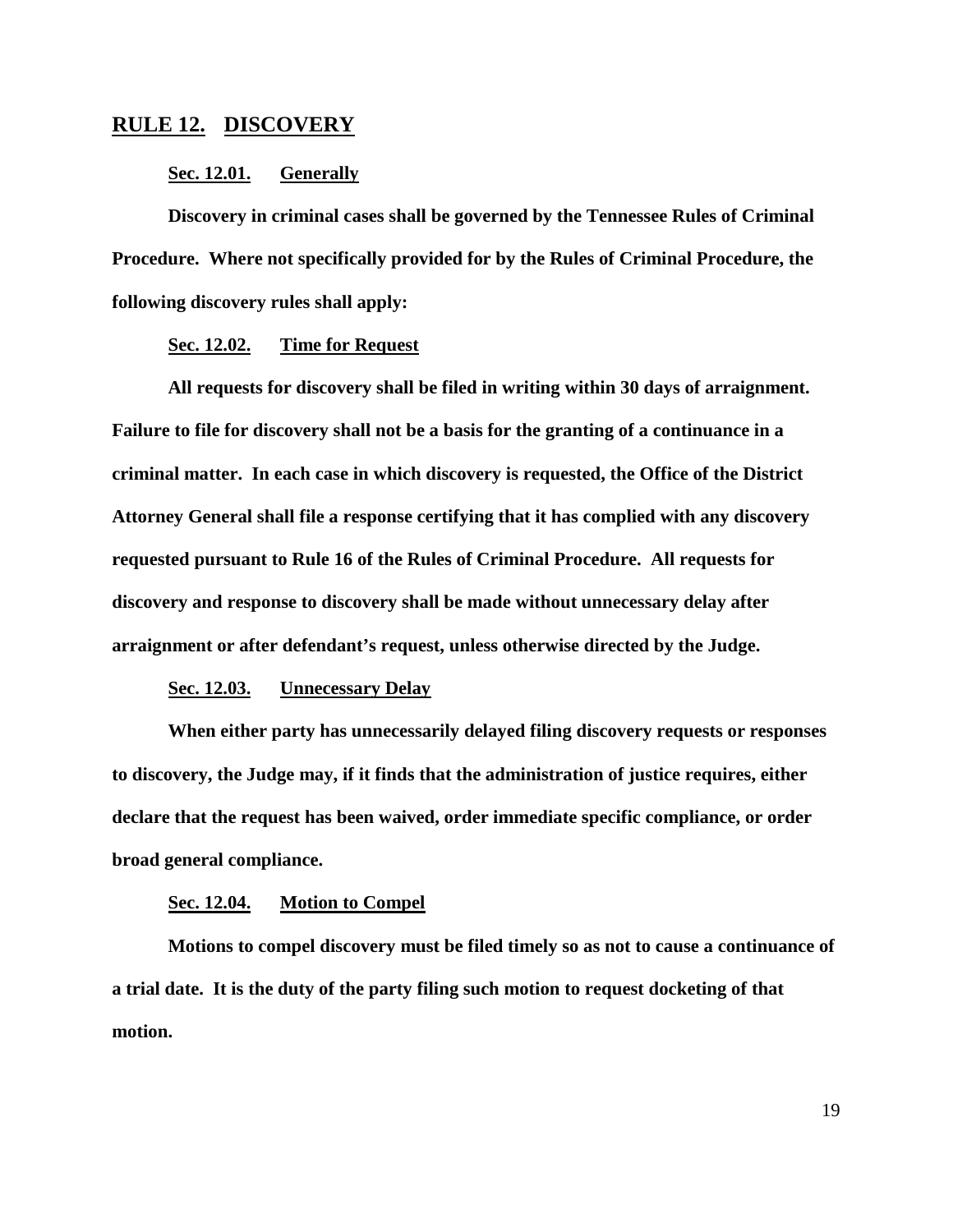# **RULE 13. PLEA NEGOTIATIONS**

**Parties are encouraged to explore plea negotiations and other negotiations before cases are set for trial. Counsel may continue to negotiate after such trial setting except where specifically prohibited by the Judge. Unless the Judge has specifically prohibited further plea negotiations, counsel shall notify the Judge on the last work day before the trial date of the status of plea bargaining and of any other factor which may cause a continuance of the trial. Provided, however, such contacts with the Judge shall be made in the presence of, or by permission of, opposing counsel. If there is no plea agreement on the last work day before trial, plea bargaining may continue only by permission of the Judge.**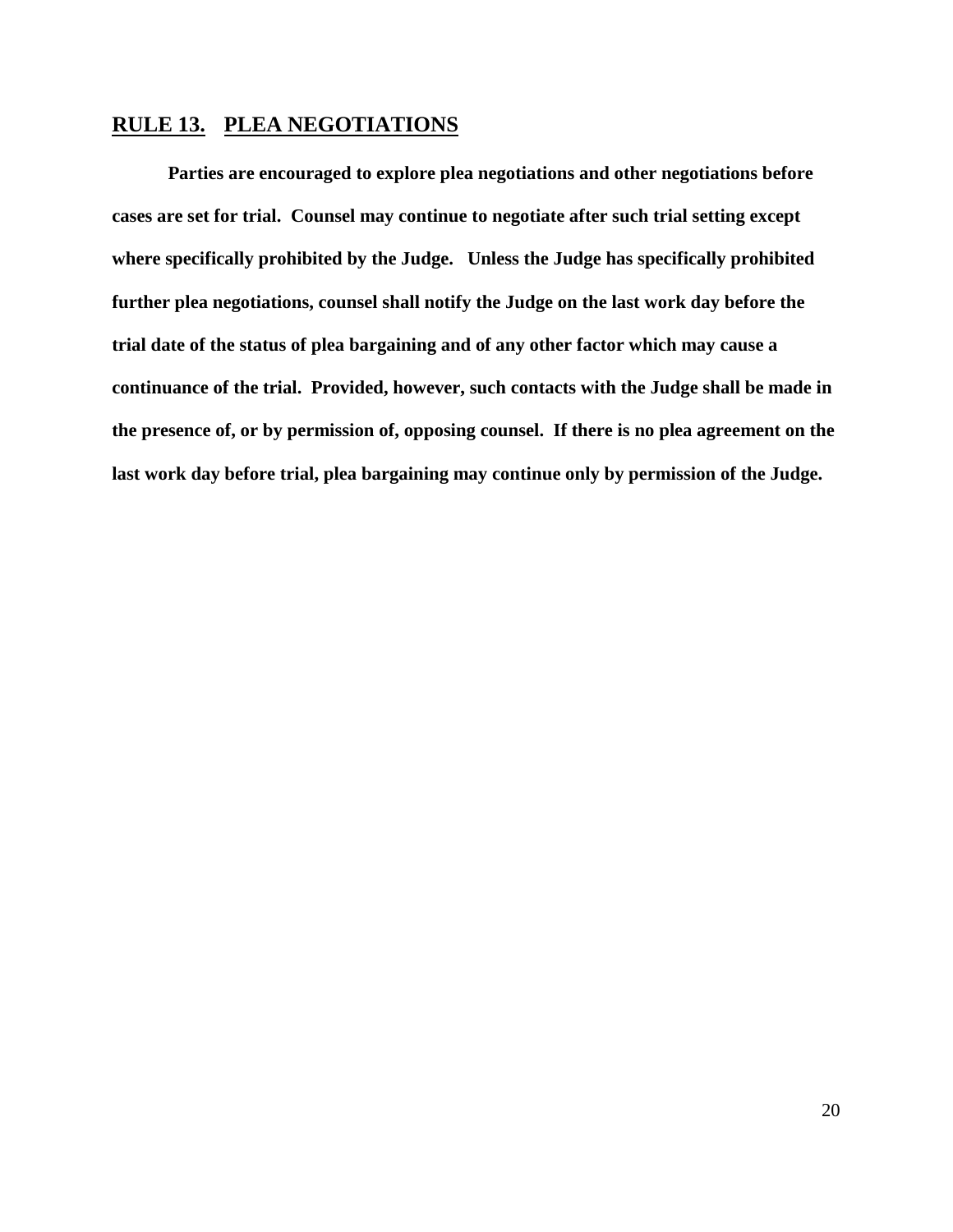# **RULE 14. CONTACTING THE JUDGE**

**No attorney, defendant, prosecutor or witness to a pending matter shall contact a Judge about that matter, except as provided by law or these Rules. All ex parte communication made to the Judge about a pending matter, unless otherwise protected by law, shall be filed with the Clerk and made a public record. The Judge may consider the communication when a party presents an issue predicated upon the communication.**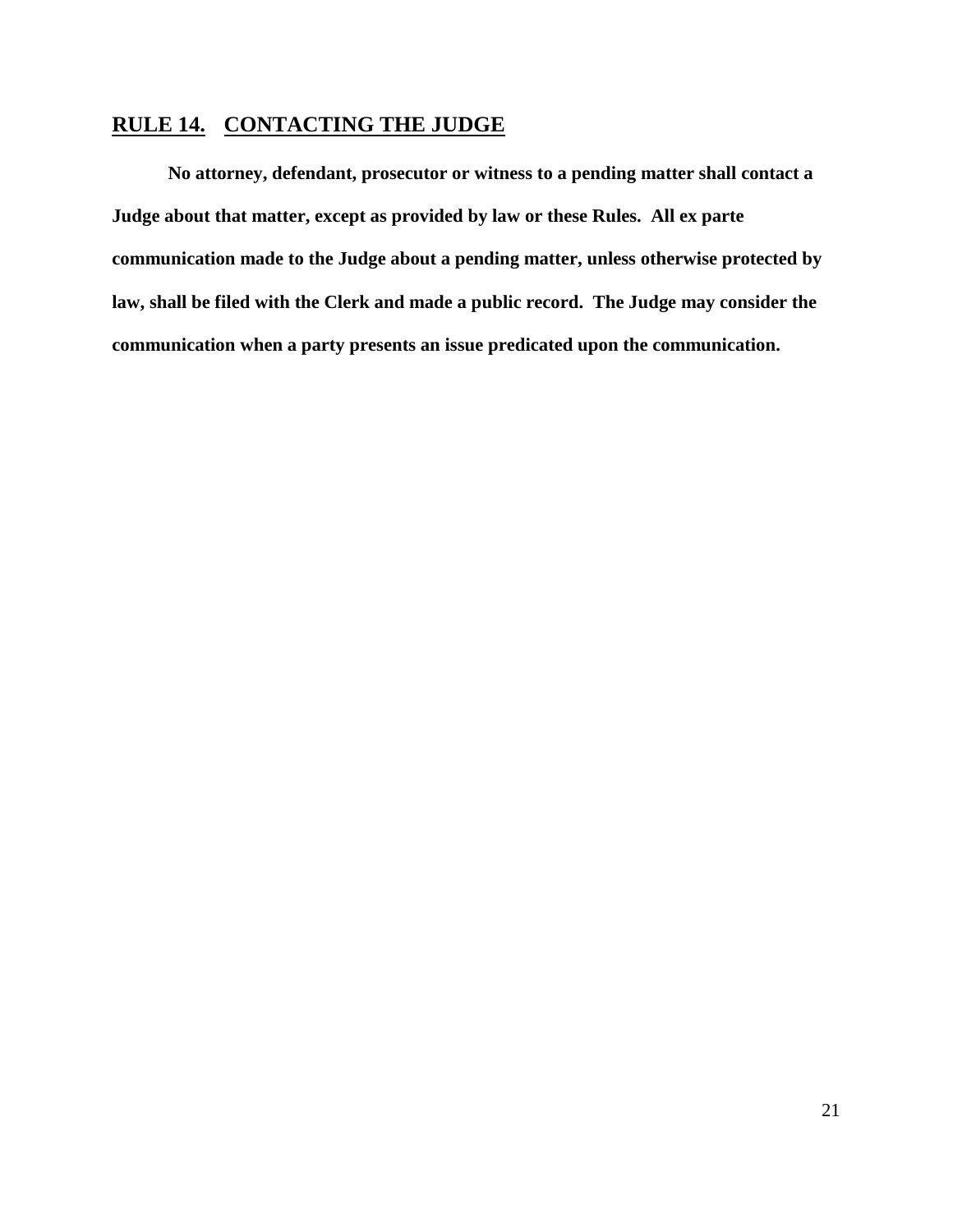# **RULE 15. GRAND JURY**

**The Criminal Court Judge shall impanel a Sullivan County Grand Jury for a sixmonth period, twice a year, to serve from September through the next February, and from March through August. The members of the Grand Jury venire shall be drawn from a regular jury venire that has been summonsed to the Criminal Court for the months of March and September.**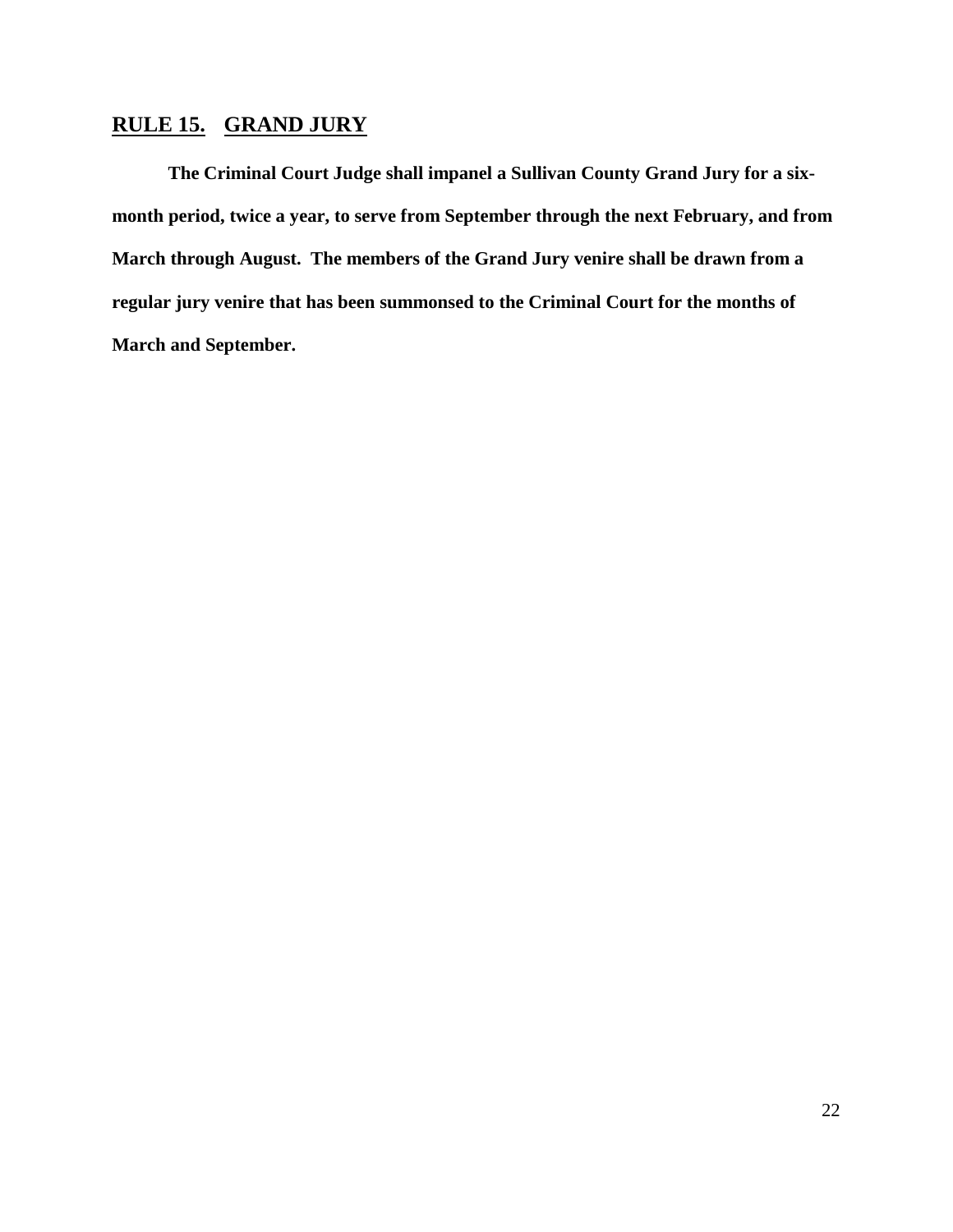# **RULE 16. FURLOUGHS**

**The Court is vested with jurisdiction to grant furloughs in certain cases by Tennessee Code Annotated, Section 40-35-316. No furlough will be granted either orally or in writing except as follows:**

- **1. The petitioner has been convicted of a probatable offense.**
- **2. A petition is filed with the Clerk, either pro-se or by counsel, and such petition is docketed on a regularly scheduled court non-jury day.**
- **3. Notice of such petition is given to the District Attorney General at the time of filing and before hearing.**
- **4. Good cause is shown for granting such extraordinary relief.**

**The Judge may dispense with a hearing if the District Attorney General and the attorney for petitioner waive the hearing and agree to a disposition by the Judge. The Judge has sole discretion in the granting of a furlough.** 

**The Sheriff possesses the power and authority to establish procedures for transporting prisoners under guard to hospitals, funerals or other locations for personal or family emergencies.**